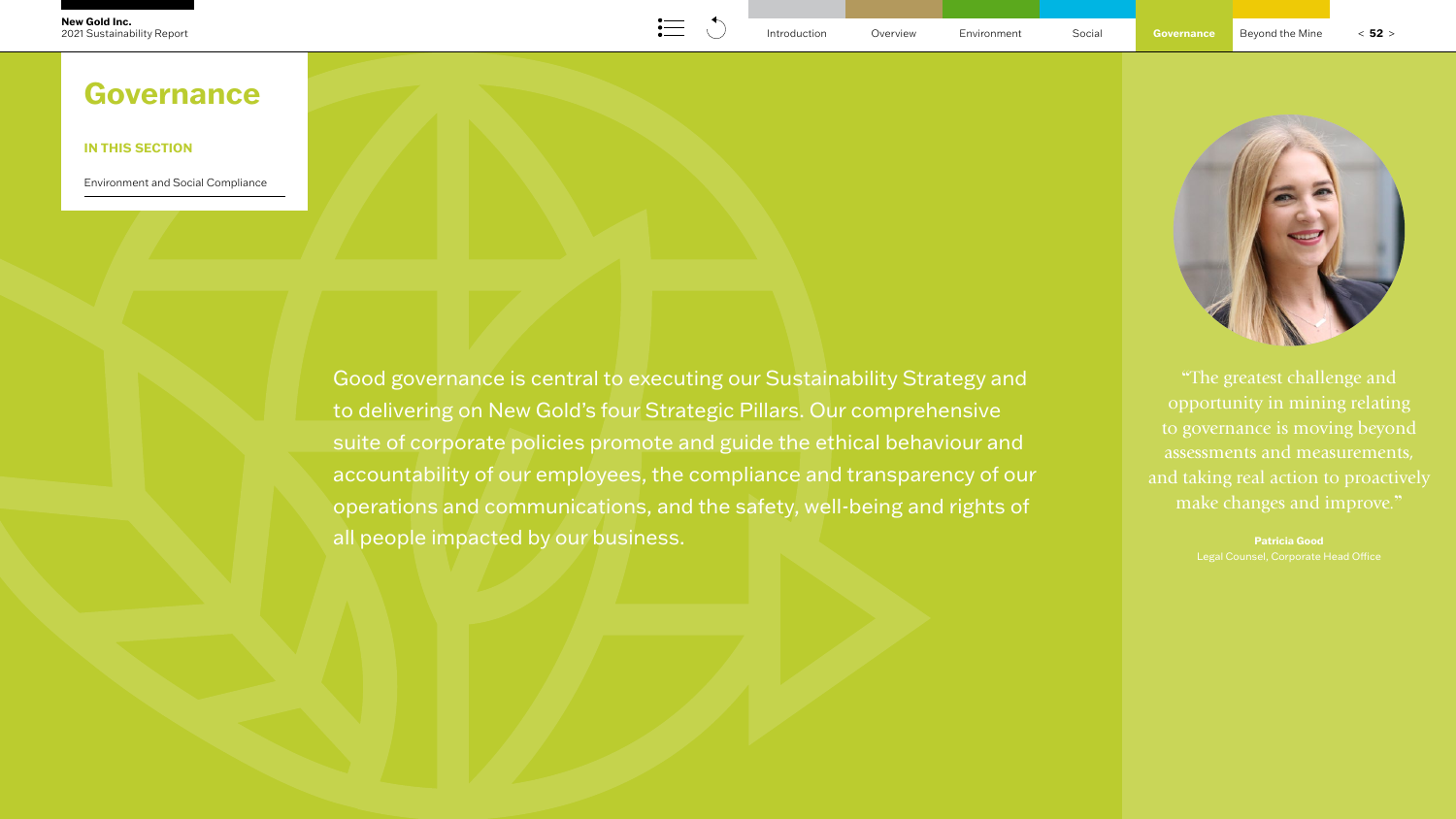## **ENVIRONMENT AND SOCIAL COMPLIANCE**

#### <span id="page-1-0"></span>Analysts Corner

**Disclosures and Indices Tags**

GRI 307-103, 307-1, 419-103, 419-1, EM-MM-160a.1

> Standards and procedures are designed to meet or exceed relevant laws and regulations and fulfill New Gold's commitments to environmental management, social management and mine closure.

#### **Management**

#### Statutory and Regulatory Requirements

New Gold's mining, exploration and development activities are subject to various federal, provincial, state, county and municipal laws and regulations relating to the protection of the environment, including requirements for closure and reclamation of mining properties.

In all jurisdictions where New Gold operates, specific statutory and regulatory requirements and standards must be met throughout the exploration, development and operations stages of a mining property regarding air quality, water quality, fisheries and wildlife protection, solid and hazardous waste management and disposal, noise, land use, and reclamation.

We are vigilant about compliance and ensure any non-compliance is remediated swiftly.

#### Management Systems

New Afton implemented an Environment and Social Responsibility Policy and comprehensive ISO 14001:2015 certified management system. The site's environmental management system was recertified in 2020 and an external surveillance

audit was conducted in 2021. CSP's ISO 14001:2015 management system continued to drive its environmental program in 2021. Rainy River implemented an environmental management system, which incorporates ISO 14001 criteria. The system will undergo an implementation audit by the end of 2022. Rainy River's management plans and programs consist of an operations, maintenance and surveillance manual, environmental effects monitoring program, biological monitoring plan, surface water flow monitoring plan, contingency plans, geochemical monitoring plan, groundwater monitoring program and sampling protocol. Management plans are designed by discipline, permit and approval conditions.

In 2021, a universal permitting database was developed to provide greater oversight from the Corporate Head Office around permitting requirements, amendments, renewals or any delays in receiving permits.

#### Our Performance

Water management ponds (WMPs) exist downstream of the Historic Afton TSF (HATSF). The WMPs have not been pumped back since HATSF operations ceased (in the 1990's), nor were there any requirement for pump-back when New Afton took ownership of the HATSF in 2017. In 2021, the Ministry of Energy, Mines and Low Carbon Innovation (EMLI) imposed a condition to implement a pump-back system, as part of the B3 permitting process, by December 31, 2021. Through subsequent discussions with EMLI, New Afton received an order to implement and commission an interim pumpback system by April 31, 2022, which is underway. New Afton intends to construct and commission a permanent system by year end. In 2020, Rainy River received a notice of non-compliance from the Impact Assessment Agency of Canada (IAAC) that is still active in 2021 as field work was performed to complete an engineered solution. In 2022, New Gold is addressing this by constructing a 1-metre compacted engineered liner in the Stockpile Pond to minimize water loss and maximize fish habitat in the pond and associated diversion. This solution

will also maximize fish passage from the Stockpile Pond headwaters to the Pinewood River and, eventually, the Rainy River.

In 2021, there were no significant environmental or social and economic fines or non-monetary sanctions. Any issues raised by communities are addressed through IBA dispute resolution mechanisms and the Joint Implementation Committee (JIC) process. There was one case brought through dispute resolution mechanisms in 2021.

We experienced two reportable spills in 2021, down from 10 in 2020.



We are committed to establishing site operating standards and procedures that enable best practices and work toward operational excellence.

> **"**From COVID-19 variants to the residential school discoveries and extreme weather events, 2021 was a year of challenges. Our workload was high but the whole site came together in an effort to extend the mine life with B3 and C-Zone development, thickener plant construction, permitting efforts and signing a new Cooperation Agreement with our Indigenous partners.**"**

> > **Luke Holdstock**

Acting Manager, Environment, Lands and Permitting, New Afton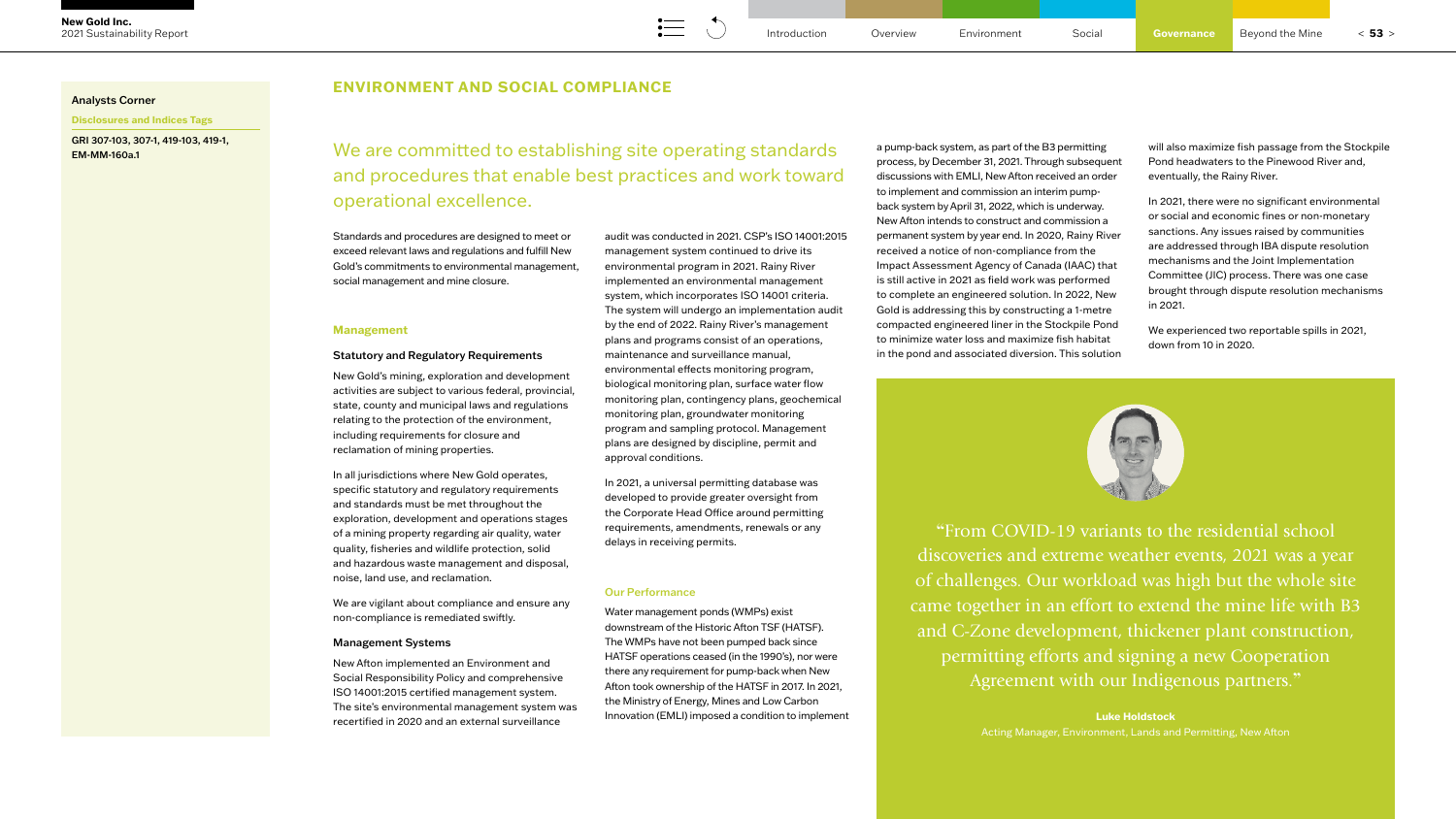#### Amended Permit Will Take New Afton Into the Next Phase

In Q2 of 2021, New Afton received both the Mines Act permit amendment to M-229 (May 21) and the Environmental Management Act permit amendment to 100224 (June 30). These updated permits allow for the mining of the B3 ore body, TAT deposition to the Historic Afton Open Pit and stabilization and dewatering activities for the New Afton TSF.

These approvals come after months of effort by many consultants and employees from departments across the site. Pre-engagement for the amendments started two years ago, with rigorous engagement for the last year and a half.

"There was a lot of engagement with First Nations, the government and neighbouring stakeholders," said Luke Holdstock, Acting Manager, Environment, Lands and Permitting at New Afton Mine. "B3 Permitting allows us to thicken and amend tailings and then put that into the historic pit. It was quite a substantial permit to have received."

The amendment process required engagement with regulators on geotechnical, geoscience, reclamation and closure plan details to ensure risks are adequately mitigated.

A significant amount of time was also spent with partners from SIB, TteS and SSN, the Nlaka'pamux Nation Tribal Council (NNTC) and other interested local stakeholders to ensure environmental, traditional and safety values were recognized and managed effectively.

This amended permit will allow B3 mining through to 2024, while setting New Afton up for success for the rest of C-Zone mine life with the approval for TAT deposition to the Historic Afton Open Pit.

"This is ideal," Holdstock said. "It is better to keep tailings deposition in the existing historic pit versus putting it somewhere new. We are utilizing this historic infrastructure instead of green field construction."

Every new permit approval is an achievement based on the support of the entire site and truly is a representation of the hard work put in by all employees.



A significant amount of time was also spent with partners from SIB, TteS, SSN and NNTC and other interested local stakeholders to ensure environmental, traditional and safety values were recognized and managed effectively.

#### **Initiatives and Stories**

**ENVIRONMENT AND SOCIAL COMPLIANCE CONTINUED**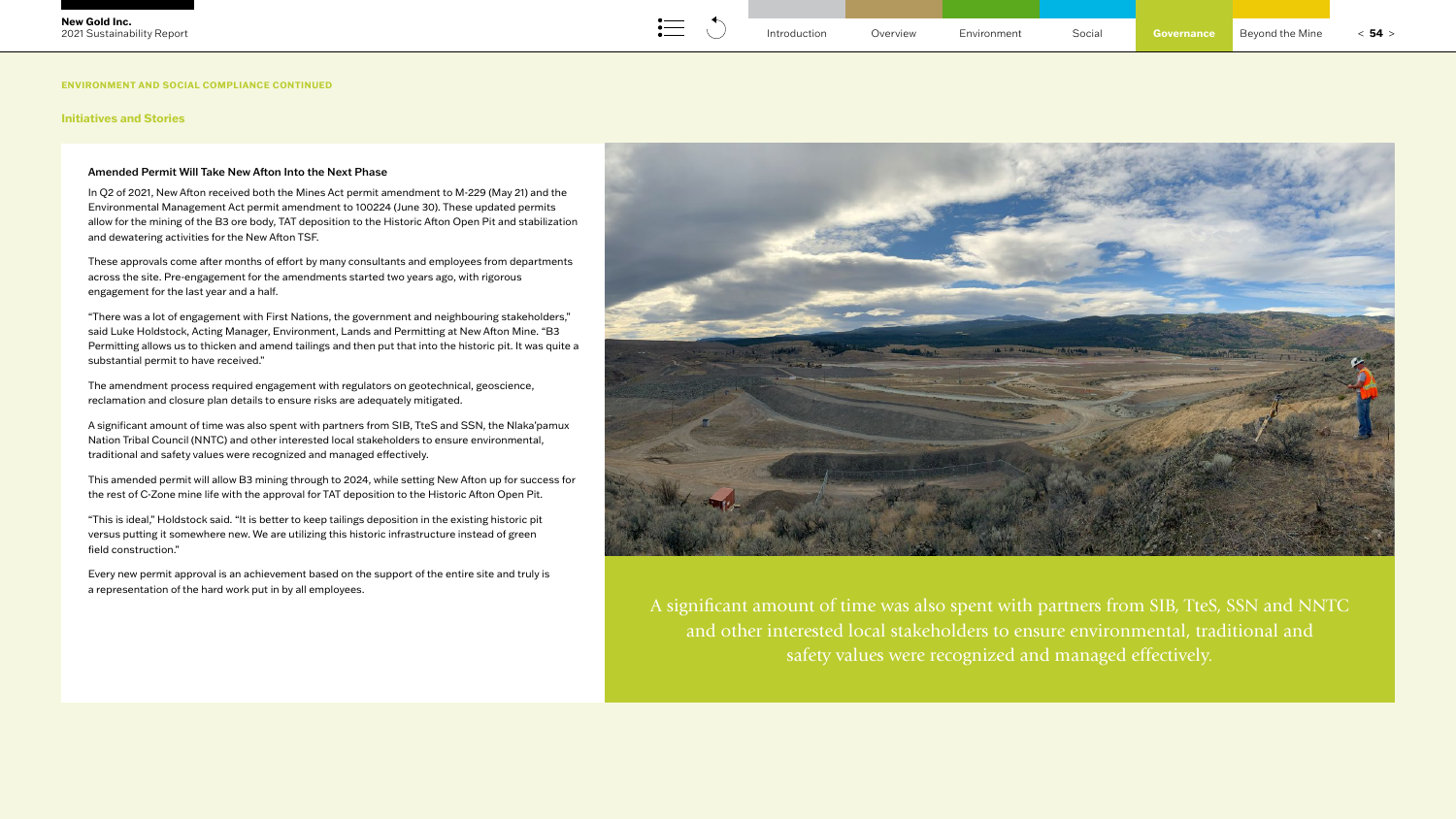# **POLICIES**

| <b>Policy</b>                                                                      | <b>Description</b>                                                                                                                                                                                                                                                                     | <b>Location</b>          |
|------------------------------------------------------------------------------------|----------------------------------------------------------------------------------------------------------------------------------------------------------------------------------------------------------------------------------------------------------------------------------------|--------------------------|
| Anti-bribery and Anti-corruption                                                   | Ensures compliance with Canada's Corruption of Foreign Public Officials Act, the U.S. Foreign Corrupt Practices Act, and other applicable anti-bribery and anti-corruption laws.                                                                                                       | $\mathcal{B}$<br>Website |
| Anti-racism                                                                        | Seeks to eliminate mistreatment of people based on their ancestry, race, colour, sexual orientation, citizenship, ethnic origin, faith and place of origin.                                                                                                                            | Internal                 |
| Board Guidelines on Term Limits, Retirement,<br>Over-boarding and Board Interlocks | Provides guidance on succession planning and diligently managing potential conflicts of interest between directors and the Company. Sets out general principles to approach limitations on<br>the terms of directors and the membership of directors on the boards of other companies. | Internal                 |
| Board Shareholder Communication and Engagement                                     | Ensures informed dialogue and transparency with shareholders.                                                                                                                                                                                                                          | $\mathcal{B}$<br>Website |
| Code of Business Conduct and Ethics                                                | Promotes guidelines for ethical conduct, transparent disclosure, and compliance with applicable laws, regulations, and codes inside and outside of New Gold.                                                                                                                           | $\mathcal{B}$<br>Website |
| <b>Corporate Diversity</b>                                                         | Outlines New Gold's policy with respect to diversity on its Board of Directors and senior management.                                                                                                                                                                                  | Internal                 |
| Diversity, Equity and Inclusion                                                    | Outlines the organization's expectations when it comes to diversity, equity and inclusion.                                                                                                                                                                                             | Internal                 |
| <b>Education and Tuition</b>                                                       | Guidelines concerning the approval process and the provisions around financial support regarding employee development.                                                                                                                                                                 | Internal                 |
| <b>Employee Privacy</b>                                                            | Outlines New Gold's practices for collecting, using and disclosing employee personal information. It is subject to the provisions of applicable privacy laws and does not seek to replace or<br>override those laws.                                                                   | $\mathcal{B}$<br>Website |
| <b>Executive Compensation Clawback</b>                                             | Sets guidelines for executive compensation and for the potential recovery of compensation paid to executives in the event of misconduct or the restatement of financial statements.                                                                                                    | Internal                 |
| Flexible Work Arrangements                                                         | Provides key information about scheduling options to support employees' work arrangement preferences.                                                                                                                                                                                  | Internal                 |
| Human Rights                                                                       | Supports New Gold's commitment to human rights, labour, environment and anti-corruption in all its business operations.                                                                                                                                                                | $\mathcal{B}$<br>Website |
| Pregnancy/Parental Leave                                                           | Outlines entitlement of employees relating to pregnancy leave and/or parental leave.                                                                                                                                                                                                   | Internal                 |